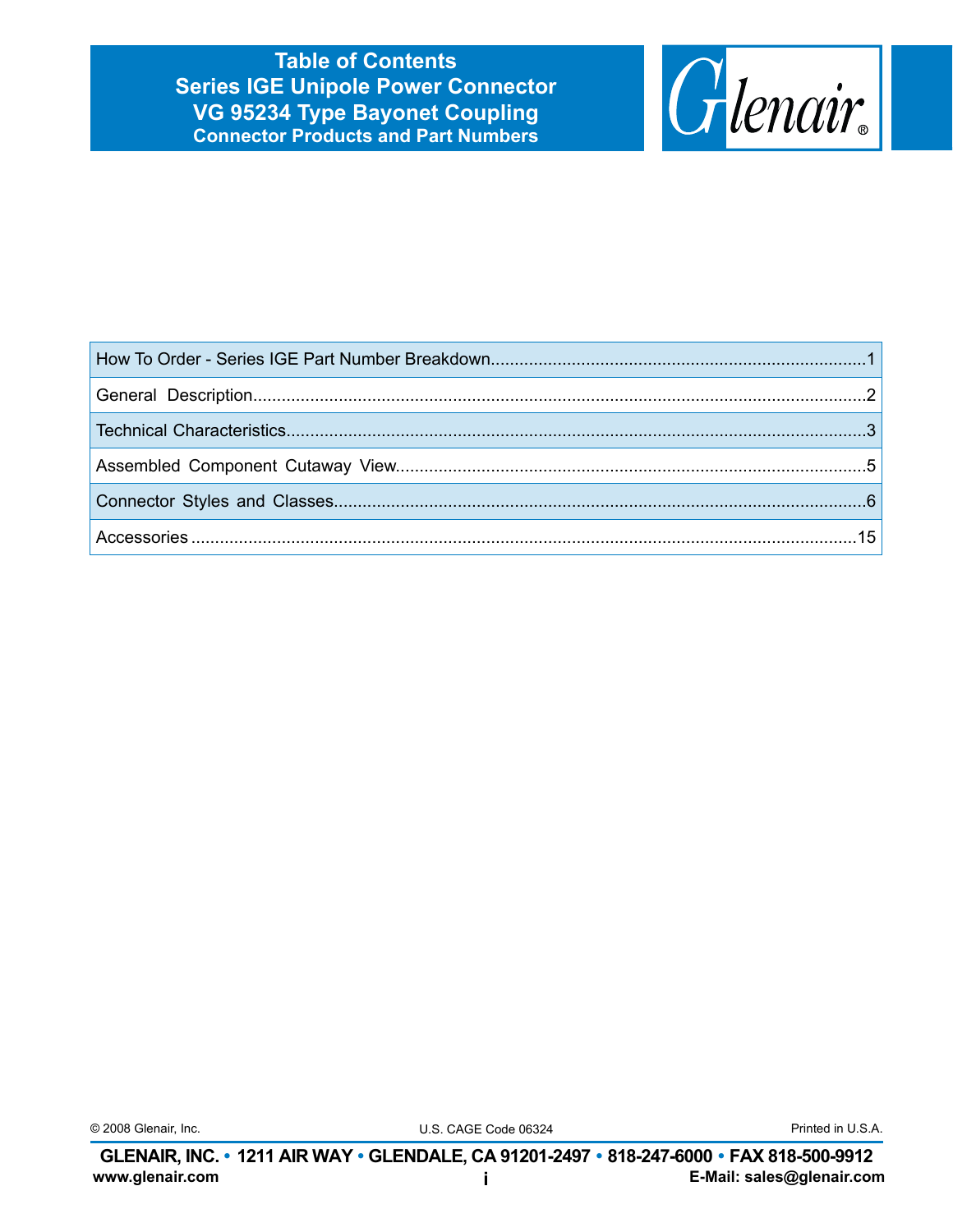

**Table of Contents Series IGE Unipole Power Connector VG 95234 Type Bayonet Coupling How To Order**



#### *Connector/Backshell Class*

- **03** Connector with Adapter for Heat Shrink Tubing
- **04** Box Mounting Receptacle for Rear Panel Mounting with Crimp Contact
- **14** Connector with Adapter for Shielding Braids and Heat Shrink Tubing
- **16** Box Mounting Receptacle for Front Panel Mounting with Threaded Contact

Materials: All IGE Series Connectors use standard F8 Olive Drab plating; aluminum alloy shells. Consult factory for alternate materials and plating.

| 2008 Glenair.<br>Inc. | 06324<br>CAGE 1<br>. :ode '<br>. | <b>Printed</b><br>◡…<br>$\frac{1}{2} \left( \frac{1}{2} \right) \left( \frac{1}{2} \right) \left( \frac{1}{2} \right)$ |
|-----------------------|----------------------------------|------------------------------------------------------------------------------------------------------------------------|
|                       |                                  |                                                                                                                        |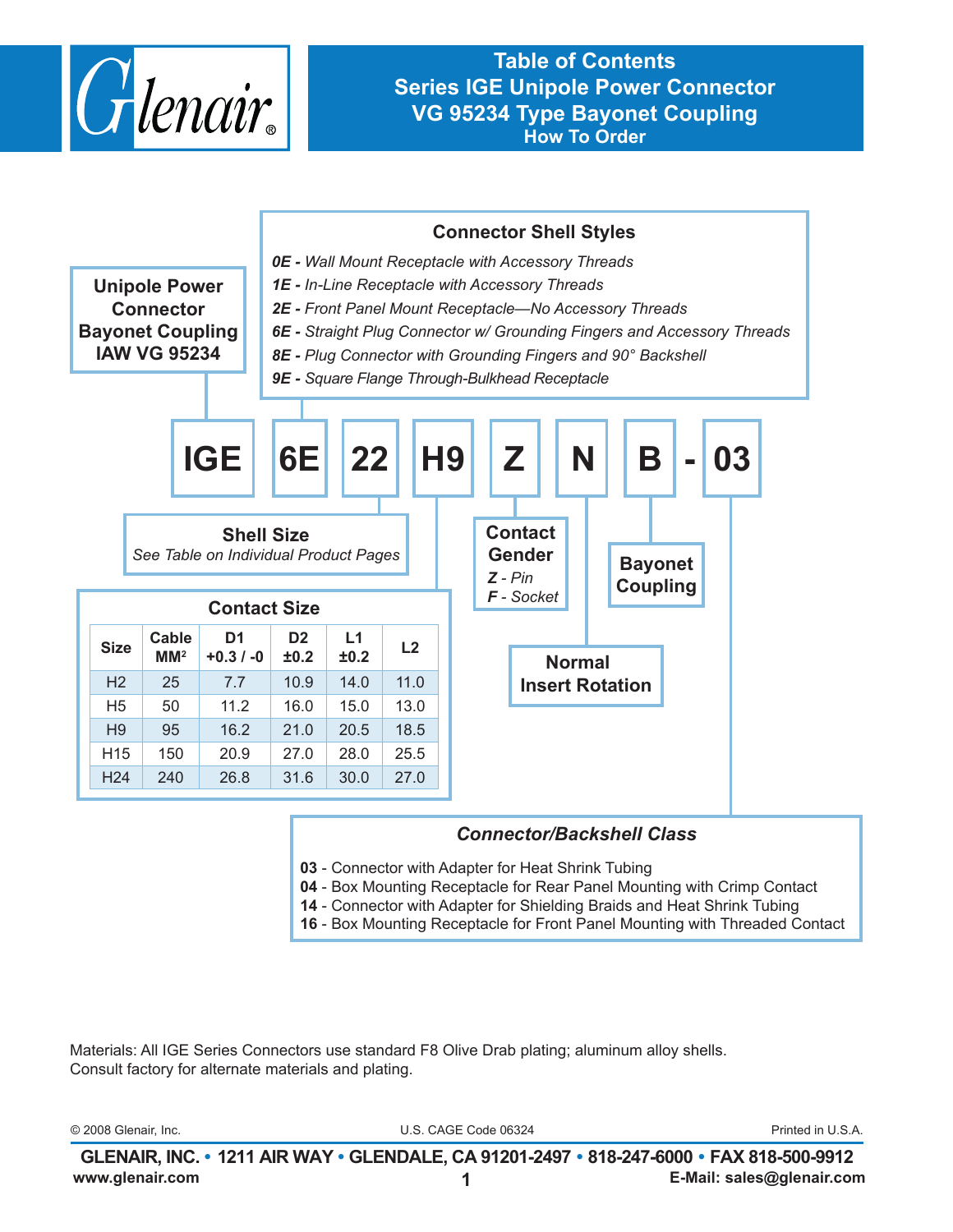

#### **Generalità** *General description*

La serie di connettori IGE è formata da connettori unipolari utilizzati per la trasmissione di correnti elevate a basso voltaggio come ad esempio su mezzi militari o apparati industriali.

Strettamente derivata dalla VG95234, con la quale condivide le dimensioni di accoppiamento e le caratteristiche meccaniche, si differenzia da essa nella costruzione degli inserti isolanti, costruiti in due parti (anteriore e posteriore) e trattenuti all'interno del connettore per mezzo di un anello elastico.

Una serie di O-ring posizionati all'interno ed all'esterno dei connettori garantisce la tenuta stagna fino ad 1 bar, mentre il sistema d'accoppiamento a baionetta assicura da disaccoppiamenti accidentali in presenza di vibrazioni.

*IGE series connectors are unipolar connectors used for the transmission of high currents with low voltage as for example on military vehicles or industrial equipments.*

*Strictly derived from the VG95234, with which they share mating dimensions and mechanical characteristics , these connectors differ from it for the design of the insulating inserts, made by two parts ( front and rear ) and kept inside the shell by an elastic spring.*

*Several O-rings inside and outside the connectors allow the watertightness till 1 bar, while the bayonet coupling system avoids accidental unmatings in presence of vibrations.*

### **Materiali e trattamenti** *Material and finish*

**Parti metalliche** Lega di alluminio con passivazione Olive drab .

**Contatti** Lega di rame con trattamento superficiale di argentatura .

#### **Parti isolanti**

Inserti in PTFE (Teflon) e guarnizioni in viton .

*Metal parts Aluminium alloy with Olive drab passivation .*

#### *Contacts*

*Copper alloy with silver plating .*

#### *Insulating parts*

*Inserts : PTFE (Teflon) , Gaskets and O-rings : Viton .*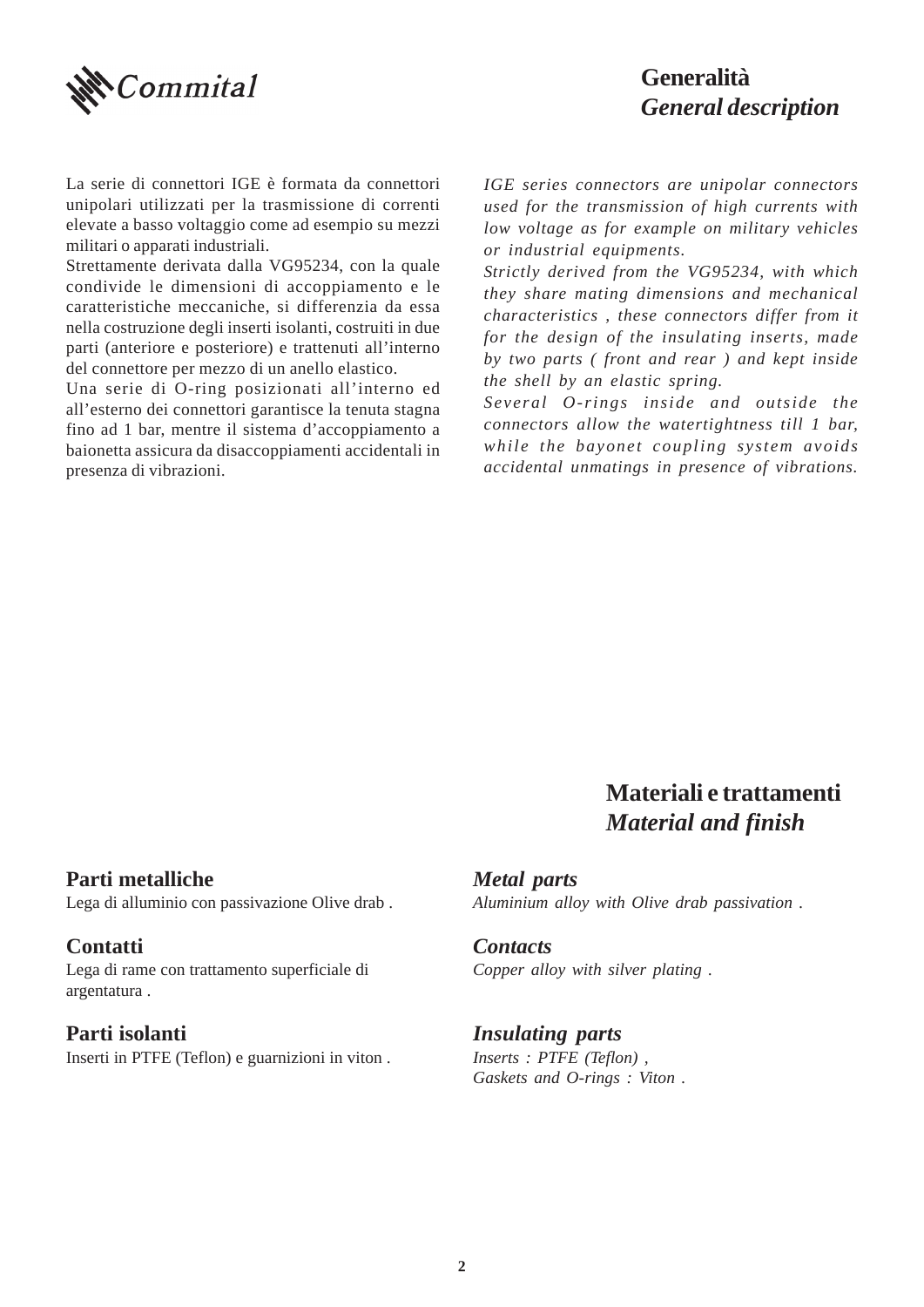#### **Caratteristiche tecniche** *Technical characteristics*



| Resistenza d'isolamento / Insulating resistance :             | $5000 \,\mathrm{M}\Omega$ min    |                                               |  |  |  |
|---------------------------------------------------------------|----------------------------------|-----------------------------------------------|--|--|--|
| Tenuta stagna / Waterproof:                                   | 1 bar                            |                                               |  |  |  |
| <b>Resistenza alle vibrazioni / Resistance to vibrations:</b> | $200 \text{ m/s}^2$              | $10 \div 2000$ Hz                             |  |  |  |
| Temperatura di esercizio / Temperature range:                 | $-55^{\circ}C \div 125^{\circ}C$ |                                               |  |  |  |
| Vita meccanica / Mechanical life :                            |                                  | 500 cicli d'accoppiamento / 500 mating cycles |  |  |  |

**Forza d'accoppiamento -** *Coupling torque* **(VG95319-2)**

| <b>Shell size</b> | <b>Opening and closing</b> | <b>Opening</b>    |  |  |
|-------------------|----------------------------|-------------------|--|--|
|                   | ma x                       | min               |  |  |
|                   | 5.5 Nm                     | $0.5$ Nm          |  |  |
| 1 R               | 8.0 <sub>Nm</sub>          | $0.6$ Nm          |  |  |
| フフ                | 11.0 Nm                    | $0.8$ Nm          |  |  |
| 28                | 17.0 Nm                    | 0.9 <sub>Nm</sub> |  |  |
|                   | 19.0 Nm                    | $1.0$ Nm          |  |  |

#### **Ritenzione contatti -** *Contact retention* **(VG95319-2)**

|                 | Taglia contatto   Forza di prova min |
|-----------------|--------------------------------------|
| Contact size    | <b>Test force min</b>                |
| H <sub>2</sub>  | 100 N                                |
| н5              | 120N                                 |
| H 9             | 140 N                                |
| H <sub>15</sub> | 160 N                                |
| H <sub>24</sub> | 200 N                                |

#### **Contatti -** *Contacts*

|                         |    | Tipo contatto Dim. Conn. Corrente di lavoro a 125°C Resist. Contatto Max. Sezione filo |                             |                    |
|-------------------------|----|----------------------------------------------------------------------------------------|-----------------------------|--------------------|
| Contact size Shell size |    | Rated current at 125C                                                                  | <b>Max. Contact resist.</b> | Wire size          |
| H <sub>2</sub>          | 16 | 225 A                                                                                  | $0.60 \text{ m}\Omega$      | $25 \text{ mm}^2$  |
| H <sub>5</sub>          | 18 | 350 A                                                                                  | $0,30 \text{ m}\Omega$      | $50 \text{ mm}^2$  |
| H <sub>9</sub>          | 22 | 570 A                                                                                  | $0.15 \,\mathrm{m}\Omega$   | $95 \text{ mm}^2$  |
| H <sub>15</sub>         | 28 | 750 A                                                                                  | $0.10 \,\mathrm{m}\Omega$   | $150 \text{ mm}^2$ |
| H <sub>24</sub>         | 32 | 950A                                                                                   | $0.07 \text{ m}\Omega$      | $250 \text{ mm}^2$ |

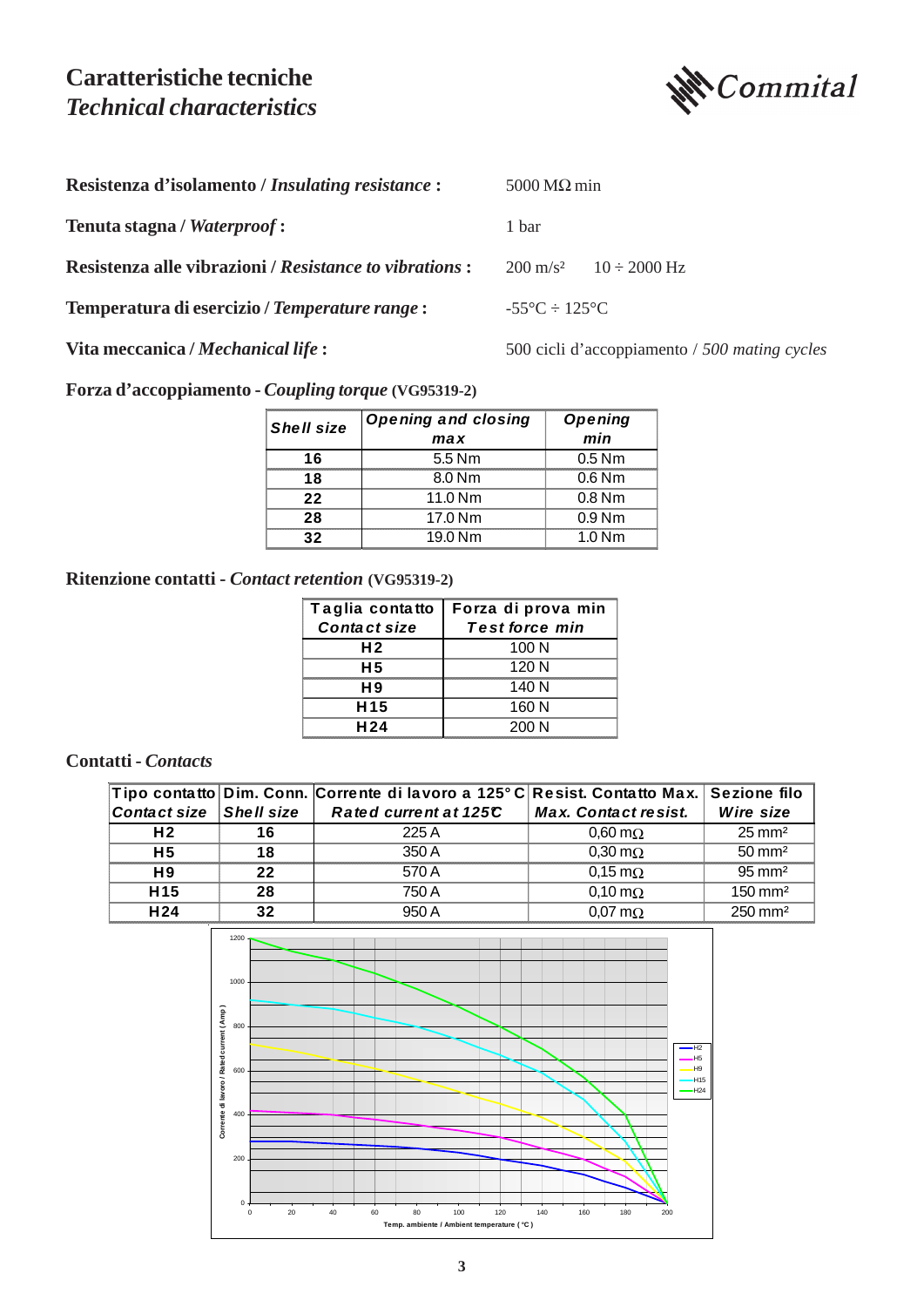



# **Dimensioni contatti** *Contact dimensions*

| Taglia          | Cavo            | D1     | D <sub>2</sub> | L1   | L <sub>2</sub> |
|-----------------|-----------------|--------|----------------|------|----------------|
| <b>Size</b>     | Cable           | $+0.3$ | ±0.2           | ±0.2 |                |
|                 | mm <sup>2</sup> | -0     |                |      |                |
| H <sub>2</sub>  | 25              | 7.7    | 10.9           | 14.0 | 11.0           |
| Η5              | 50              | 11.2   | 16.0           | 15.0 | 13.0           |
| H9              | 95              | 16.2   | 21.0           | 20.5 | 18.5           |
| H <sub>15</sub> | 150             | 20.9   | 27.0           | 28.0 | 25.5           |
| H 24            | 240             | 26.8   | 31.6           | 30.0 | 27.0           |



# *Alternate keyway positions*

Per evitare errati accoppiamenti di connettori simili , i connettori IGE sono dotati di chiavi di polarizzazione in due differenti posizioni :

*To avoid mismating of similar connectors , IGE connectors are available with keyway in two different positions :*

| N | $:180^{\circ}$  |
|---|-----------------|
| W | $: 120^{\circ}$ |

#### **Foratura pannelli** *Mounting inlets*

|                              | D1    |                                    |    | Е              |               |      |
|------------------------------|-------|------------------------------------|----|----------------|---------------|------|
| <b>Taglia</b><br><b>Size</b> | Front | $\vert$ <i>Back</i>   2E-16   9EFP |    |                | $0E-03$<br>9E |      |
| 16                           |       | 27.7                               | M4 | M4             | 4.5           | 24.6 |
| 18                           | 27.4  | 31.1                               | M4 | M4             | 4.5           | 27.0 |
| 22                           | 33.7  | 37.8                               | M4 | M4             | 4.5           | 31.8 |
| 28                           | 43.3  | 47.1                               | M4 | M <sub>5</sub> | 5.5           | 39.7 |
| 32                           | 49 7  | 53.8                               | M4 | M <sub>5</sub> | 5.5           | 44.5 |

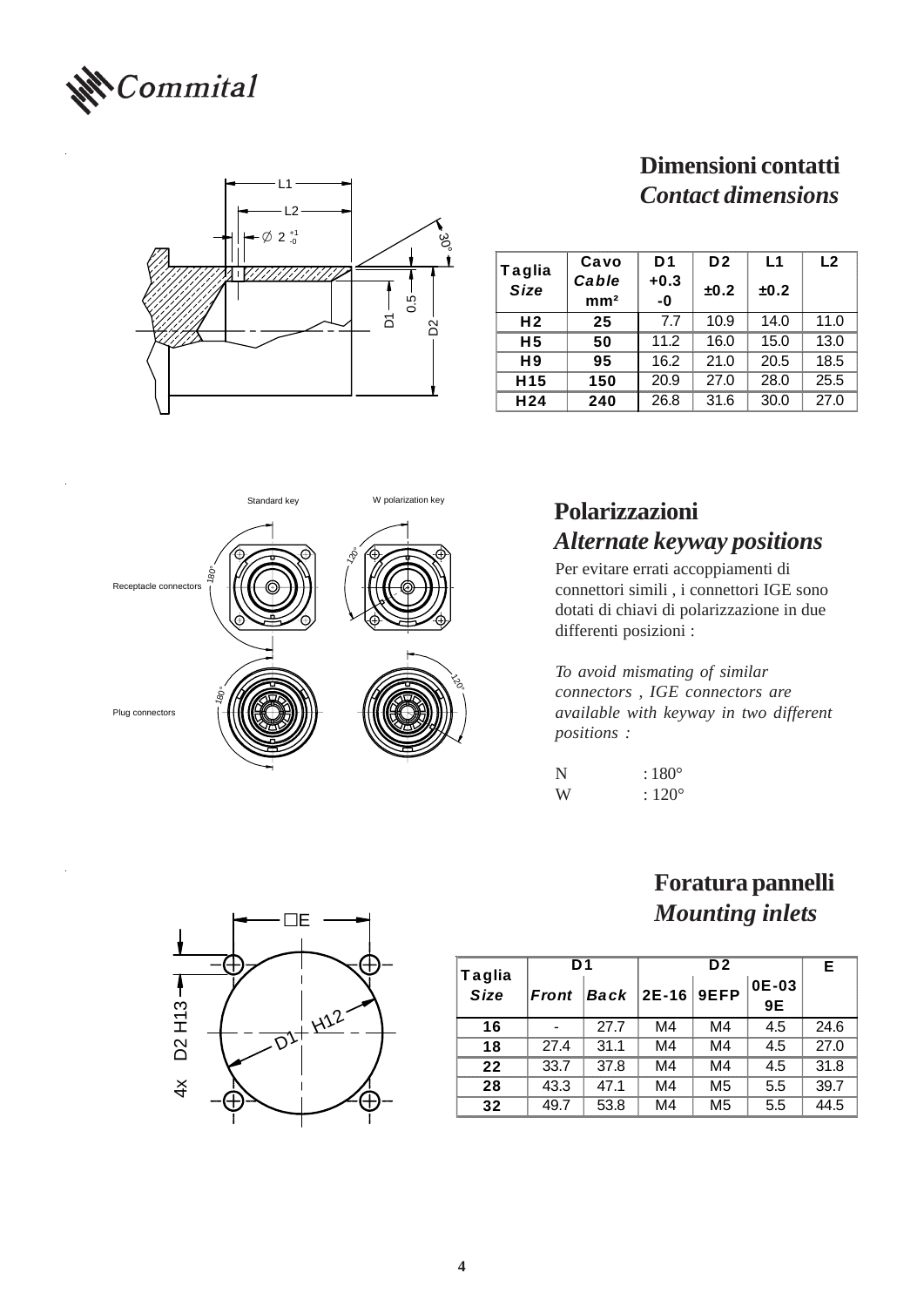

## **Esempio di composizioni Example of assemled connectors**

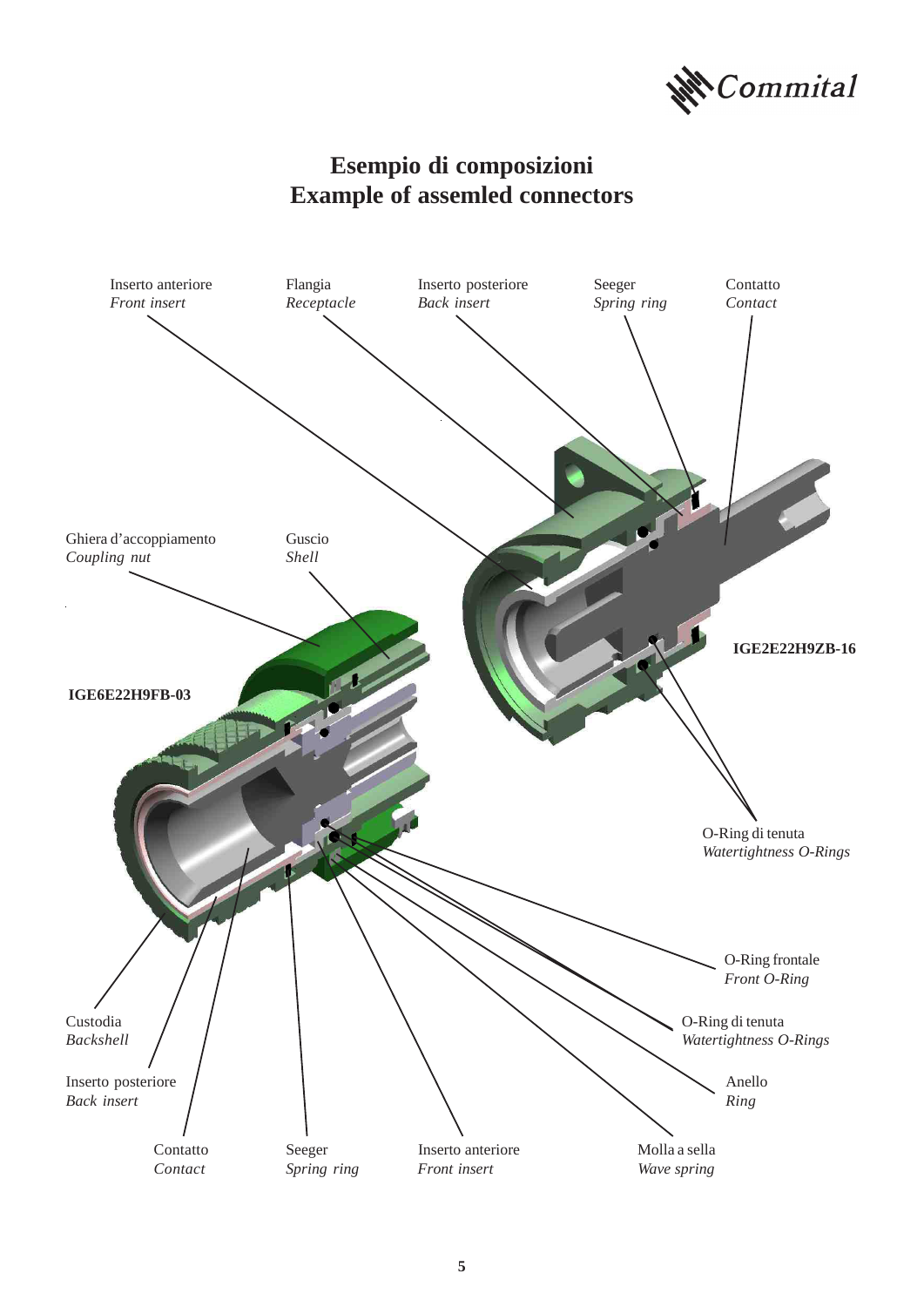

## **Connettore da pannello** *Box mounting receptacle*



**Es. / Ex. : IGE2E22H9ZB-16**

|                       |                 | D <sub>2</sub> | D <sub>3</sub>                      | E    | κ    |     | L2     | L4   |      | L5   | L6   |      | L8  | <b>Peso</b> |
|-----------------------|-----------------|----------------|-------------------------------------|------|------|-----|--------|------|------|------|------|------|-----|-------------|
| Taglia<br><b>Size</b> | D <sub>1</sub>  | +0             | +0                                  | ±0.1 | ±0.2 | max | $+0.4$ | Έ)   | (Z)  | ±0.3 | ±0.3 | ±0.3 |     | <b>Mass</b> |
|                       |                 |                | $\vert$ -0.15 $\vert$ -0.15 $\vert$ |      |      |     | -0     | ±1.5 |      |      |      |      | min | q max       |
| 18                    | M8              | 26.9           | 15.0                                | 27.0 | 3    | 55  | 23.05  | 12.0 | 12.0 | 15   | 10   | 35.0 | 12  | 130         |
| 22                    | M12             | 33.2           | 18.7                                | 31.8 | 6    | 66  | 23.05  | 13.5 | 12.0 | 25   | 8    | 41.0 | 22  | 165         |
| 28                    | M <sub>12</sub> | 42.8           | 27.0                                | 39.7 | 6    | 62  | 24.05  | 12.0 | 12.0 | 20   | 8    | 50.8 | 16  | 320         |
| 32                    | M16             | 49.2           | 31.7                                | 44.5 | 8    | 78  | 28.90  | 14.0 | 14.0 | 30   | 8    | 57.0 | 27  | 370         |

Connettore fisso a flangia quadra per montaggio da fronte pannello, dotato di contatto con terminale a vite .

*Fixed connector with square flange for front panel mounting, contact fixed mounted with screw terminal .*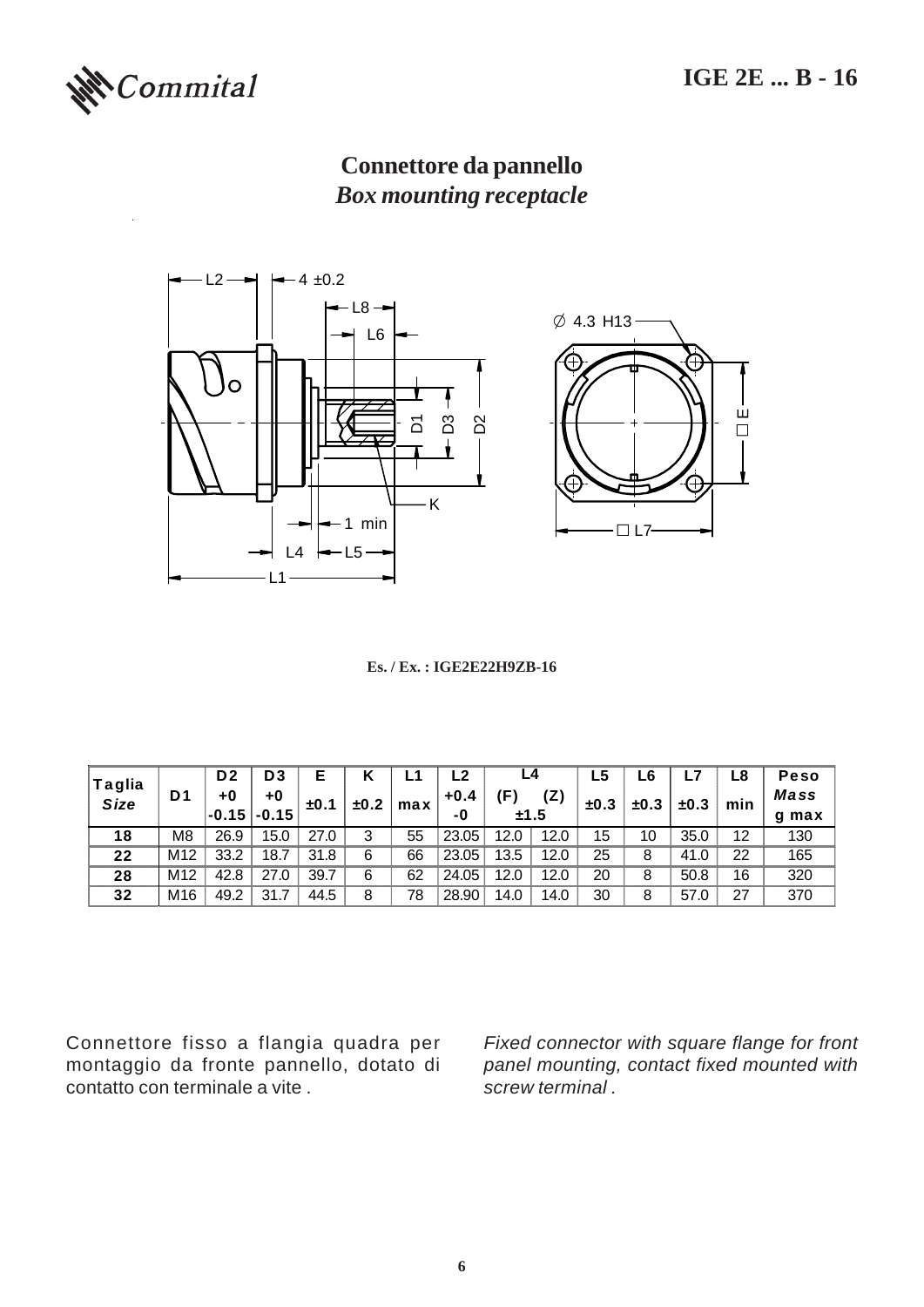

# **Connettore da paratia** *Wall mounting receptacle*



**Es. / Ex. : IGE0E22H9ZB-03**

| <b>Taglia</b> | D1   | D2   |                | Е    | L1   | L2 | L3   | L4    | L5   | L6   | <b>Peso</b> |
|---------------|------|------|----------------|------|------|----|------|-------|------|------|-------------|
| <b>Size</b>   | max  | max  | D <sub>3</sub> | ±0.1 | ±0.4 | ±2 | opt. | ±0.4  | ±0.3 | ±0.3 | Mass        |
|               |      |      |                |      |      |    |      |       |      |      | q max       |
| 16            | 20.3 | 22.7 | M4             | 24.6 | 41.0 | 29 | -    | 20.00 | 3.2  | 32.5 | 50          |
| 18            | 25.8 | 28.4 | M4             | 27.0 | 50.0 | 32 |      | 23.05 | 4.0  | 35.0 | 86          |
| 22            | 33.0 | 35.3 | M4             | 31.8 | 54.0 | 34 |      | 23.05 | 4.0  | 41.0 | 127         |
| 28            | 41.3 | 44.8 | M <sub>5</sub> | 39.7 | 65.3 | 38 | 18   | 24.05 | 4.0  | 50.8 | 250         |
| 32            | 46.1 | 49.6 | M <sub>5</sub> | 44.5 | 66.8 | 39 | 18   | 28.90 | 4.0  | 57.0 | 305         |

Connettore fisso a flangia quadra con fori filettati per montaggio da retro pannello , dotato di raccordo per preformato termorestringente .

*Fixed connector with square flange with 4 threaded holes , for back panel mounting . Includes backshell for use with heat shrinkable tubings.*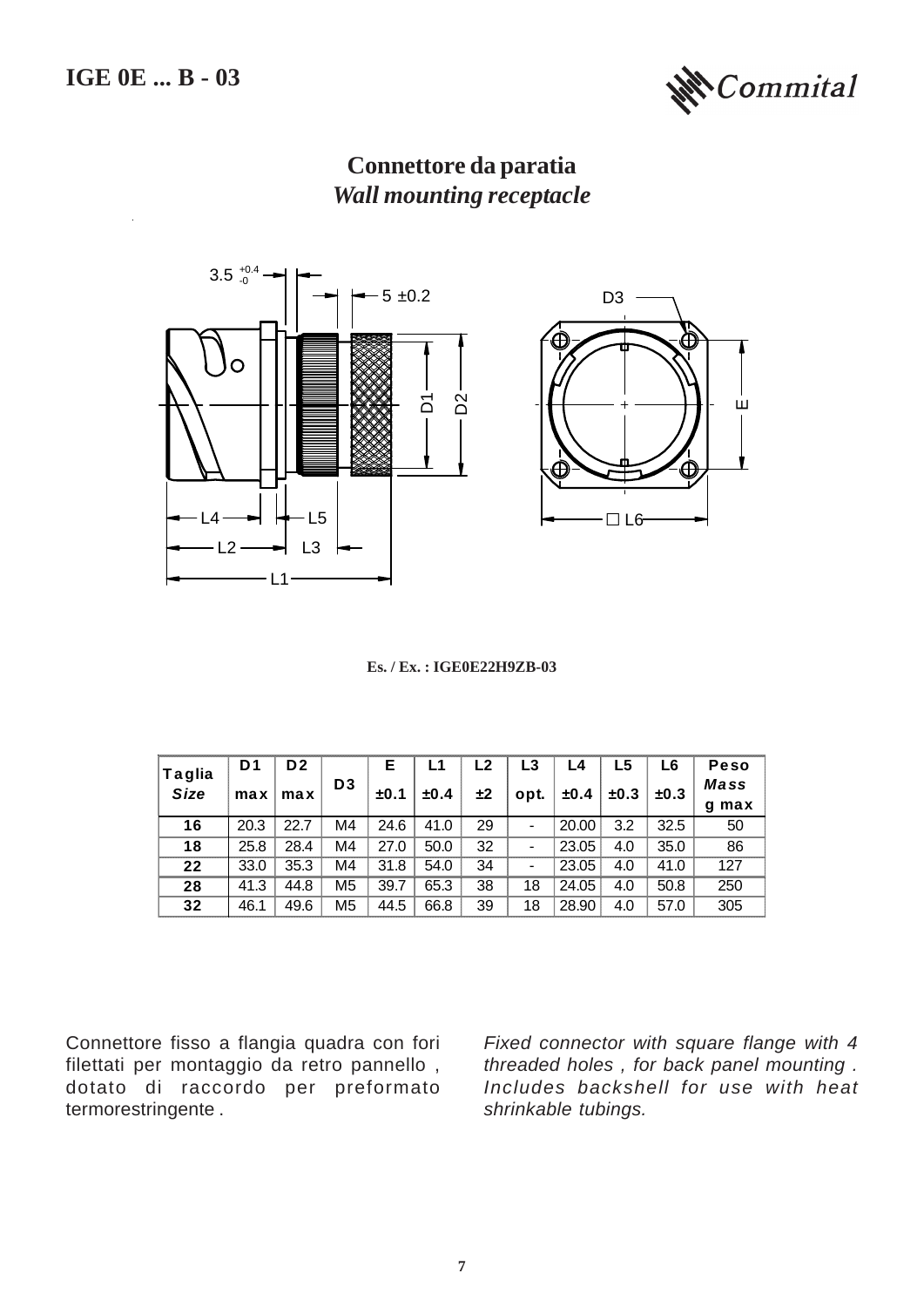

**IGE 9E ... X - B IGE 9E FP ... X - B**

# **Connettore passante paratia** *Through bulkhead receptacle*



**Es. / Ex. : IGE0E22H9ZB-03**

| <b>Taglia</b> | D <sub>1</sub> |                 | Е    | L1   | L <sub>2</sub> |      | L3   | L4   | Peso        |
|---------------|----------------|-----------------|------|------|----------------|------|------|------|-------------|
| <b>Size</b>   |                | (FP)            | ±0.1 | max  | min            | max  | ±0.2 | ±0.3 | <b>Mass</b> |
|               |                | H <sub>13</sub> |      |      |                |      |      |      | max<br>g    |
| 22            | M4             | 4.3             | 31.8 | 52.1 | 16             | 24.0 | 4.0  | 41.0 | 140         |
| 28            | M <sub>5</sub> | 5.3             | 39.7 | 52.1 | 18             | 23.6 | 4.0  | 50.8 | 235         |
| 32            | M <sub>5</sub> | 5.3             | 44.5 | 60.5 | 19             | 25.2 | 4.0  | 57.0 | 300         |

Connettore fisso a flangia quadra con fori filettati per montaggio da retro pannello.

Disponibile anche nella versione con fori passanti.

*Fixed connector with square flange with 4 threaded holes, for back panel mounting. Available also with through holes.*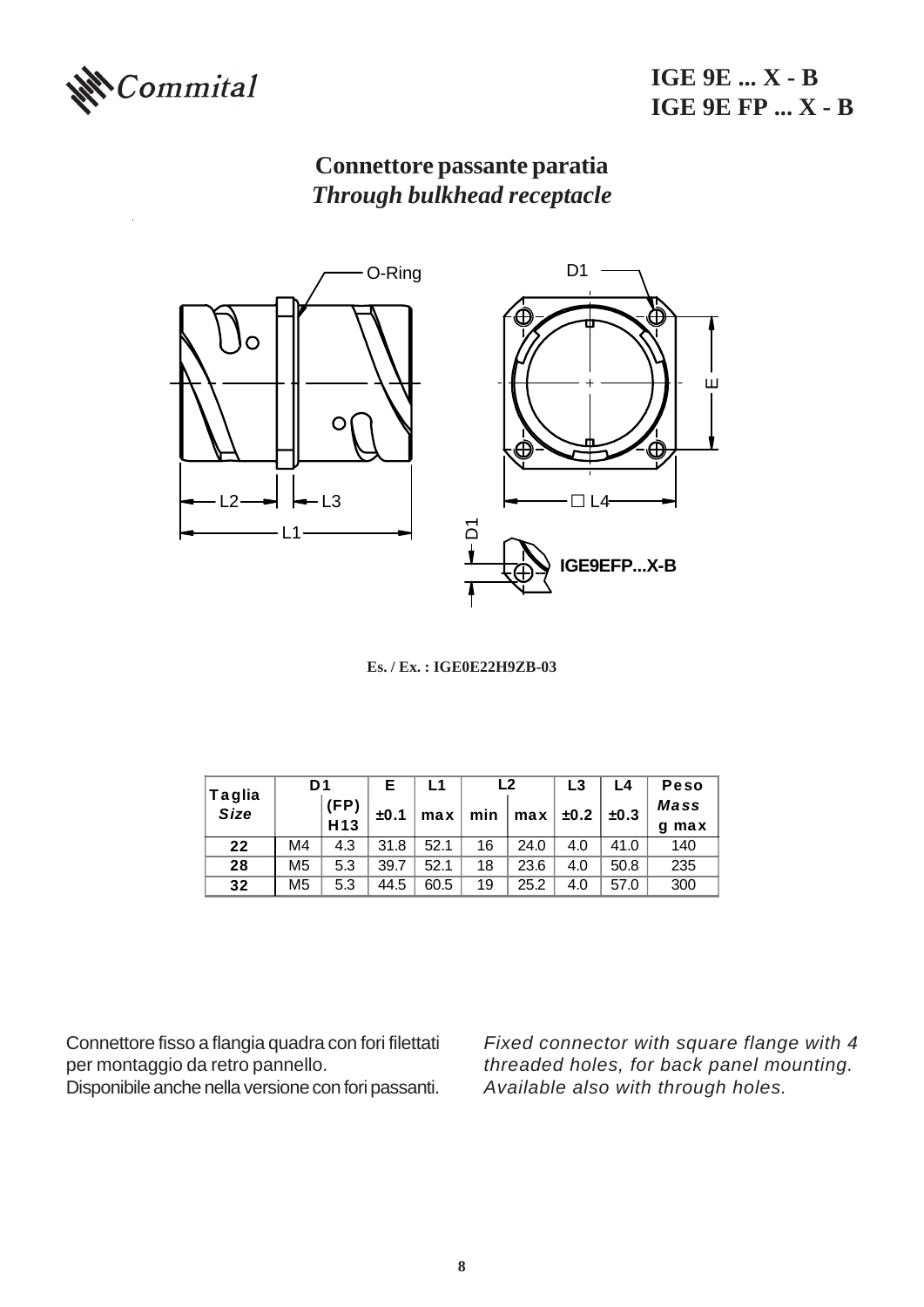

**Connettore volante 90°** *Right angle plug*



**Es. / Ex. : IGE8E22H9ZB-14**

| <b>Taglia</b> | D1   | D <sub>2</sub> | D <sub>3</sub>        | D <sub>4</sub> |    |     | L <sub>2</sub> |      | L4                                                   | L5  | L6  |      | <b>Peso</b> |
|---------------|------|----------------|-----------------------|----------------|----|-----|----------------|------|------------------------------------------------------|-----|-----|------|-------------|
| <b>Size</b>   | max  |                | $max$ max $\parallel$ | ±0.3           |    | max | opt.           |      | $\lceil \max \rceil$ max $\lceil \frac{1}{2} \rceil$ | min |     | tol. | <b>Mass</b> |
|               |      |                |                       |                |    |     |                |      |                                                      |     |     |      | q max       |
| 22            | 43.1 | 39.0           | 42.5                  | 28             | 38 | 81  | 19.0           | 41.5 | 57                                                   | 6.0 | 2.9 | ±0.5 | 440         |
| 28            | 53.5 | 43.7           | 48.0                  | 29             | 50 | 79  | 20.6           | 41.5 | 58                                                   | 7.5 | 3.2 | ±0.2 | 690         |
| 32            | 60.1 | 48.6           | 52.5                  | 42             | 52 | 84  | 22.2           | 41.5 | 65                                                   | 6.0 | 3.2 | ±0.2 | 850         |

Connettore volante dotato di pettine di massa e custodia curva a 90° atta al riporto di calza schermo ed all'utilizzo di preformati termorestringenti.

*Free connector, angular type, with grounding fingers and adapter for mounting of shielding braids by pressing with a nut and for using with heat shrinkable tubings.*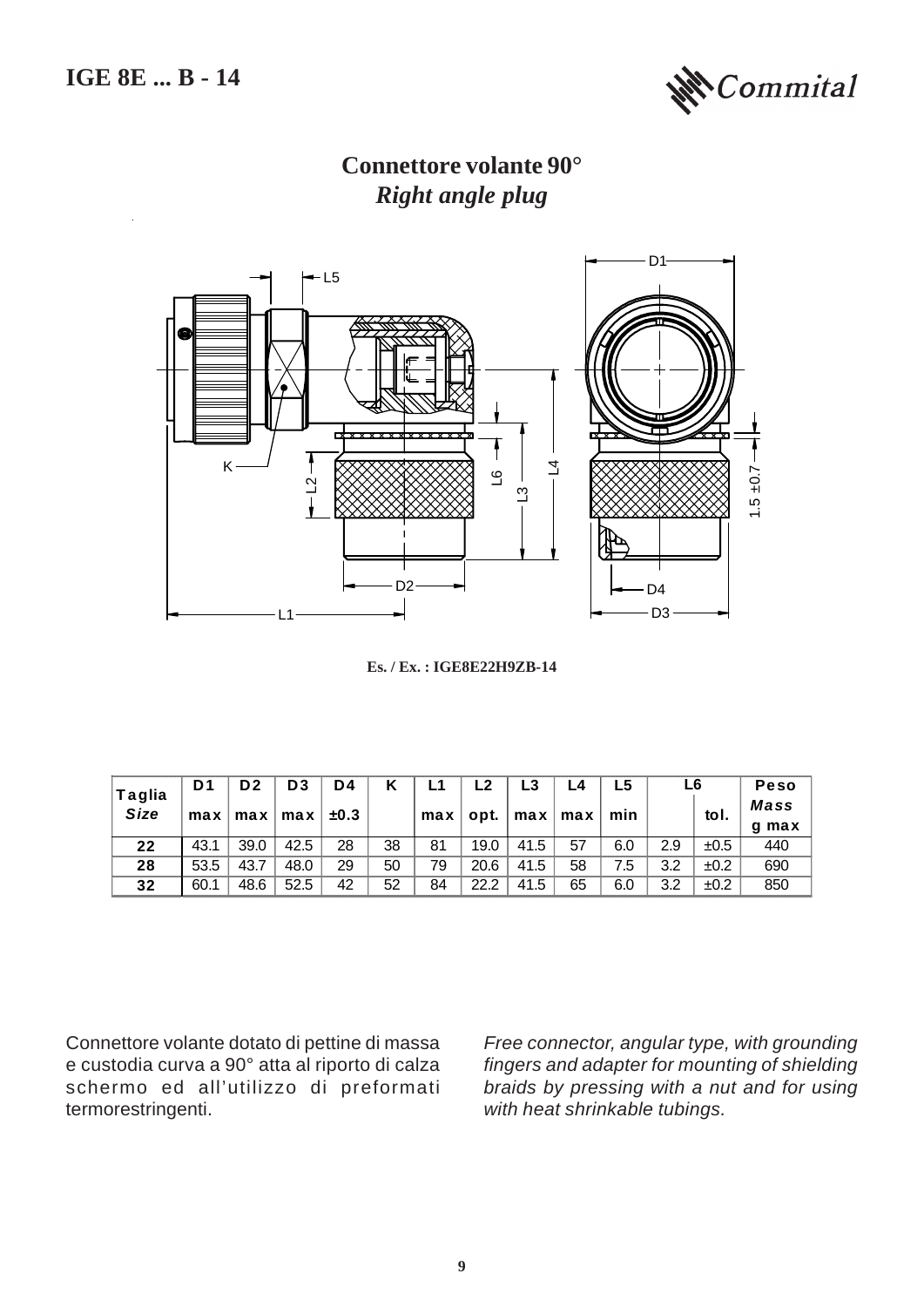

#### **Connettore volante diritto** *Straight plug*



#### **Es. / Ex. : IGE6E22H9ZB-14**

| Taglia      | D <sub>1</sub> | D <sub>2</sub> | D <sub>3</sub> | D4   | D <sub>5</sub> | κ  | L1  | L2   | L3  | L4   | <b>Peso</b> |
|-------------|----------------|----------------|----------------|------|----------------|----|-----|------|-----|------|-------------|
| <b>Size</b> | max            | max            | max            | min  | max            |    | max | max  | min | ±0.7 | Mass        |
|             |                |                |                |      |                |    |     |      |     |      | q max       |
| 16          | 32.0           | 24.1           | 26.0           | 15.5 | 32.0           | 26 | 70  | 45.6 | 8   | 1.0  | 80          |
| 18          | 36.5           | 28.8           | 32.0           | 20.0 | 36.5           | 32 | 76  | 51.1 | 6   | 1.0  | 156         |
| 22          | 43.1           | 34.1           | 37.0           | 25.5 | 46.0           | 38 | 86  | 61.0 | 9   | 1.0  | 204         |
| 28          | 53.5           | 40.7           | 44.0           | 32.0 | 53.0           | 50 | 98  | 71.7 | 9   | 1.0  | 300         |
| 32          | 60.1           | 47.3           | 51.6           | 38.0 | 60.0           | 52 | 98  | 70.7 | 12  | 2.0  | 450         |

Connettore volante dotato di pettine di massa e custodia diritta atta al riporto di calza schermo ed all'utilizzo di preformati termorestringenti.

*Free connector, straight type, with grounding fingers and adapter for mounting of shielding braids by pressing with a nut and for using with heat shrinkable tubings.*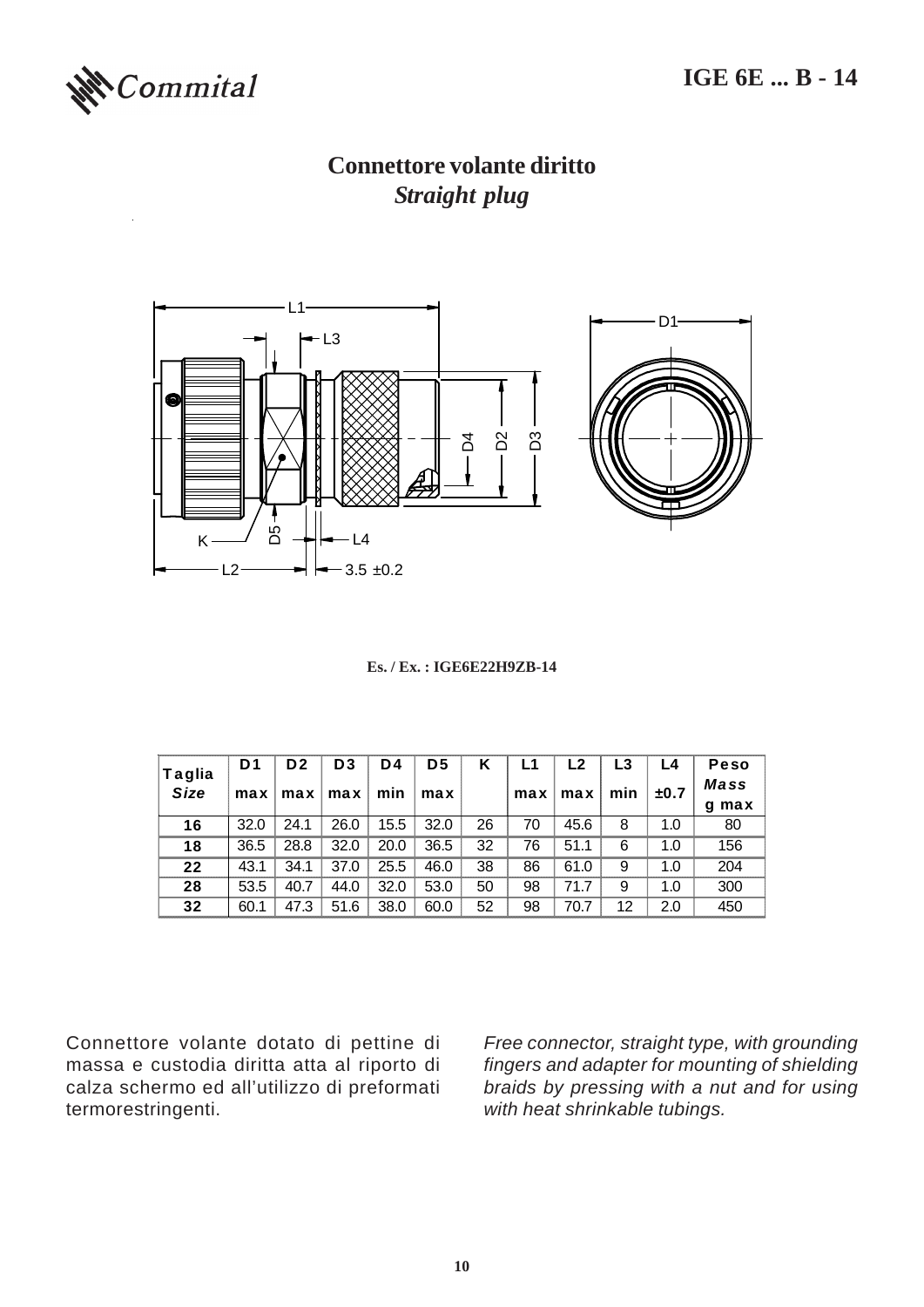

**Connettore volante diritto** *Straight plug*



**Es. / Ex. : IGE6E22H9ZB-03**

| Taglia      | D <sub>1</sub> | D <sub>2</sub> | D <sub>3</sub> | D4   | L1  | L <sub>2</sub> | L <sub>3</sub> | Peso        |
|-------------|----------------|----------------|----------------|------|-----|----------------|----------------|-------------|
| <b>Size</b> | max            | max            | max            | min  | max | max            | opt.           | <b>Mass</b> |
|             |                |                |                |      |     |                |                | max<br>α    |
| 16          | 32.0           | 20.3           | 22.7           | 14.0 | 44  | 25             |                | 64          |
| 18          | 36.5           | 25.8           | 28.4           | 19.0 | 53  | 33             |                | 106         |
| 22          | 43.1           | 31.5           | 35.3           | 23.9 | 57  | 37             | 13.3           | 146         |
| 28          | 53.5           | 41.3           | 44.8           | 27.3 | 65  | 37             | 18.0           | 270         |
| 32          | 60.1           | 46.1           | 49.6           | 32.8 | 65  | 39             | 15.0           | 320         |

Connettore volante diritto, dotato di adattatore per l'utilizzo di preformati termorestringenti.

*Straight plug with backshell for use with heat shrinkable tubings.*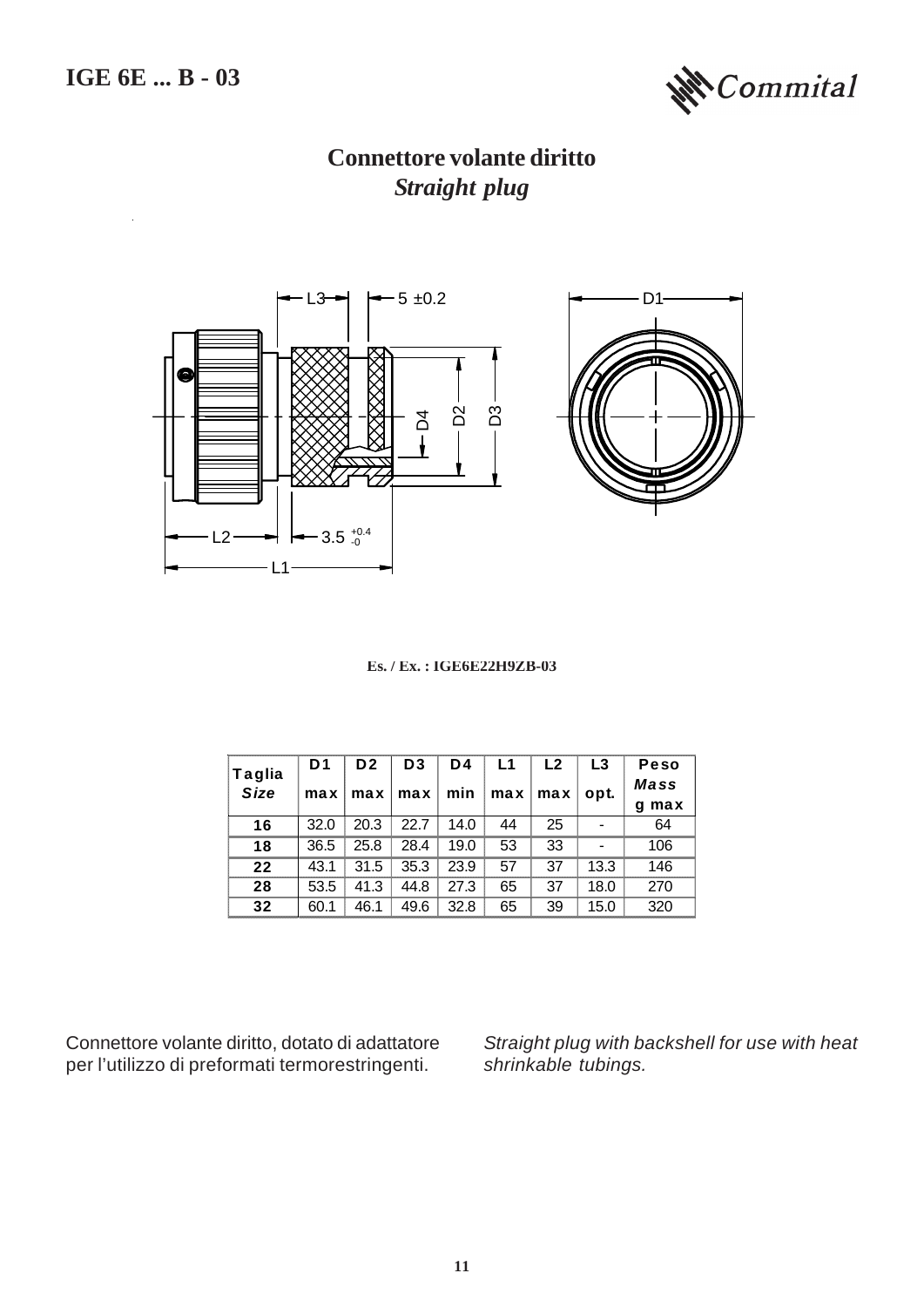

## **Connettore per giunzione volante** *In line receptacle*



| <b>Taglia</b> | D1   | D <sub>2</sub> | D <sub>3</sub> | L1   | L <sub>2</sub> | L3   | Peso<br>Mass |
|---------------|------|----------------|----------------|------|----------------|------|--------------|
| Size          |      | $max$ max      | ±0.3           | ±0.4 | ±2             | opt. | max<br>a     |
| 16            | 20.3 | 22.7           | 32.5           | 41.0 | 29             |      | 50           |
| 18            | 25.8 | 28.4           | 35.0           | 50.0 | 32             |      | 86           |
| 22            | 33.0 | 35.3           | 41.0           | 54.0 | 34             |      | 127          |
| 28            | 41.3 | 44.8           | 50.8           | 65.3 | 38             | 18   | 250          |
| 32            | 46.1 | 49.6           | 57.0           | 66.8 | 39             | 18   | 305          |

Connettore per giunzione volante, dotato di custodia atta all'utilizzo di preformati termorestringenti.

*In line receptacle, with adapter for using with heat shrinkable tubings.*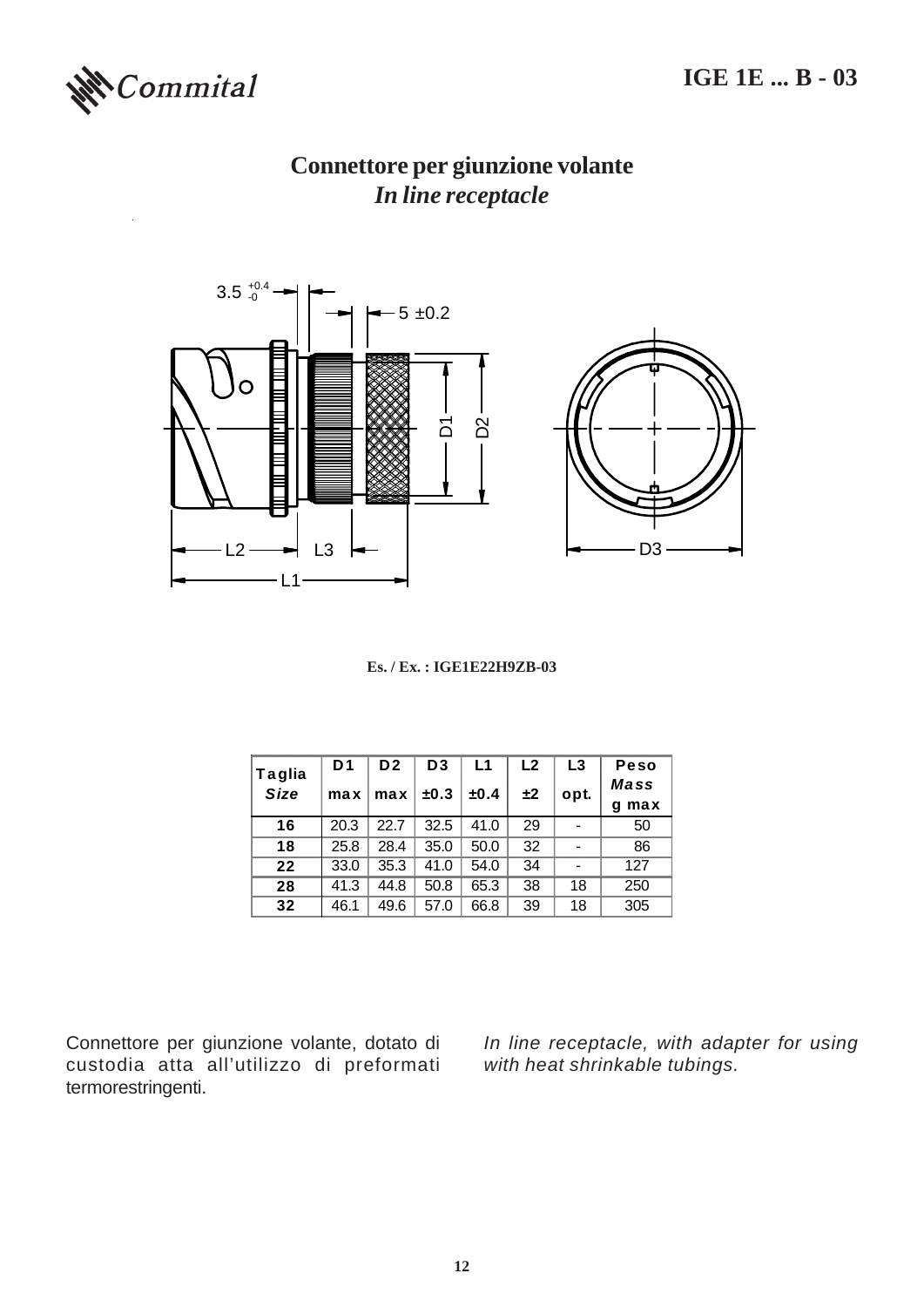#### **IGE 1E ... B - 14**



## **Connettore per giunzione volante** *In line receptacle*



#### **Es. / Ex. : IGE1E22H9ZB-03**

| Taglia      | D <sub>1</sub> | D <sub>2</sub> | D <sub>3</sub> | D4   | D <sub>5</sub> | Κ  | L1  | L <sub>2</sub> | L3  | L4   | Peso  |
|-------------|----------------|----------------|----------------|------|----------------|----|-----|----------------|-----|------|-------|
| <b>Size</b> | ±0.3           | max            | max            | min  | max            |    | max | max            | min | ±0.7 | Mass  |
|             |                |                |                |      |                |    |     |                |     |      | g max |
| 16          | 32.5           | 24.1           | 26.0           | 15.5 | 32.0           | 26 | 70  | 45.6           | 8   | 1.0  | 80    |
| 18          | 35.0           | 28.8           | 32.0           | 20.0 | 36.5           | 32 | 76  | 51.1           | 6   | 1.0  | 156   |
| 22          | 41.0           | 34.1           | 37.0           | 25.5 | 46.0           | 38 | 86  | 61.0           | 9   | 1.0  | 204   |
| 28          | 50.8           | 40.7           | 44.0           | 32.0 | 53.0           | 50 | 98  | 71.7           | 9   | 1.0  | 300   |
| 32          | 57.0           | 47.3           | 51.6           | 38.0 | 60.0           | 52 | 98  | 70.7           | 12  | 2.0  | 450   |

Connettore per giunzione volante dotato di custodia diritta atta al riporto di calza schermo ed all'utilizzo di preformati termorestringenti.

*In line receptacle, with adapter for mounting of shielding braids by pressing with a nut and for using with heat shrinkable tubings.*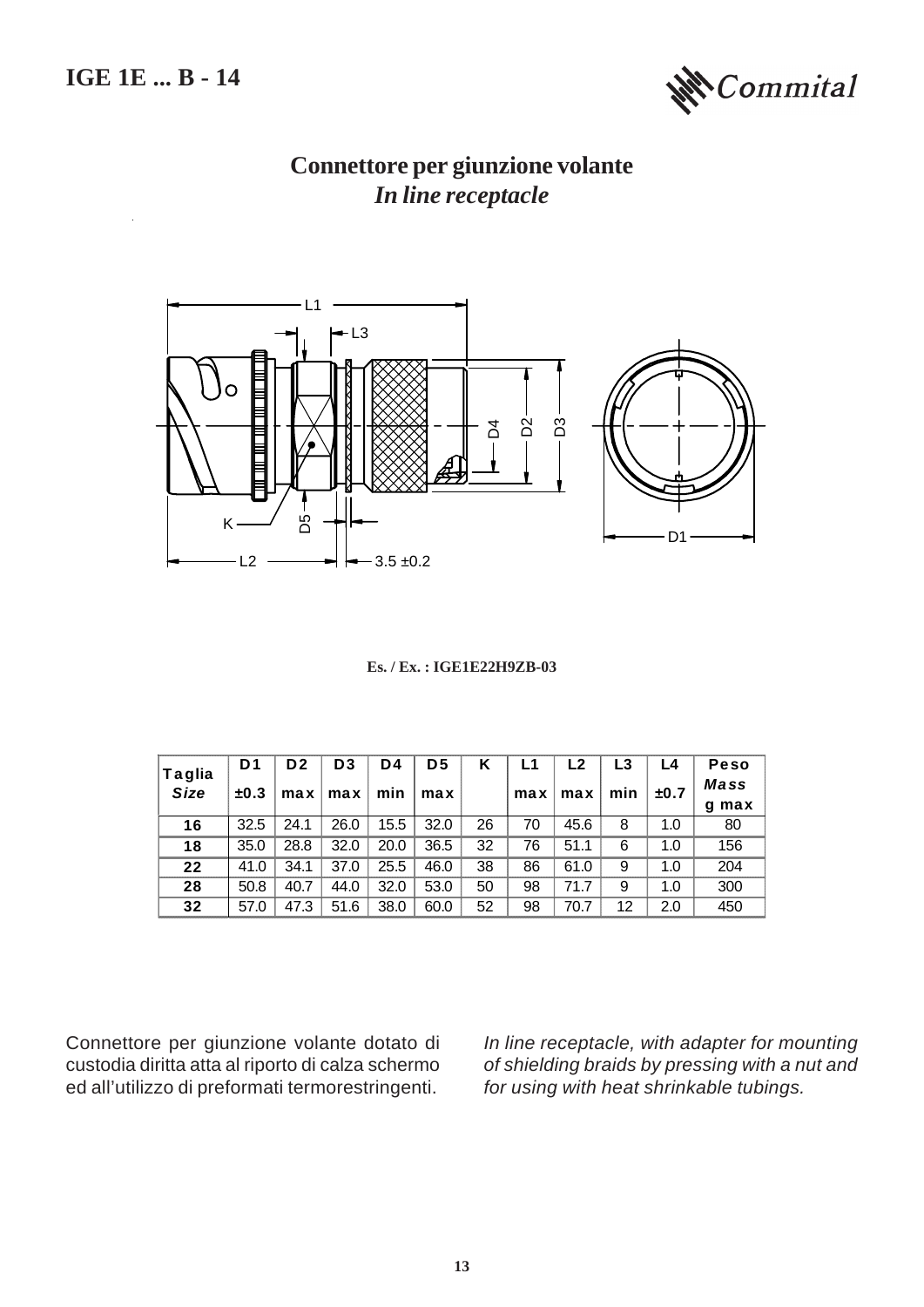

**IGE 2E ... B - 04 IGE 2EFP ... B - 04**

## **Connettore da pannello** *Box mounting receptacle*



**Es. / Ex. : IGE2E22H9ZB-04**

|                       | D <sub>1</sub> |                 | D <sub>2</sub> | Е    | L1   | L <sub>2</sub> | L <sub>3</sub> | L4   | <b>Peso</b> |
|-----------------------|----------------|-----------------|----------------|------|------|----------------|----------------|------|-------------|
| Taglia<br><b>Size</b> |                | (FP)            | ±0.1           | ±0.1 | max  | ±0.4           | ±0.3           | ±0.3 | Mass        |
|                       |                | H <sub>13</sub> | 5              |      |      |                |                |      | max<br>a    |
| 16                    | M4             | 4.3             | 22.1           | 24.6 | 41.0 | 20.00          | 3.2            | 32.5 |             |
| 18                    | M4             | 4.3             | 27.0           | 27.0 | 50.0 | 23.05          | 4.0            | 35.0 |             |
| 22                    | M4             | 4.3             | 24.9           | 31.8 | 54.0 | 23.05          | 4.0            | 41.0 |             |
| 28                    | M <sub>5</sub> | 5.3             | 42.7           | 39.7 | 66.8 | 24.05          | 4.0            | 50.8 |             |
| 32                    | M <sub>5</sub> | 5.3             | 49.2           | 44.5 | 66.8 | 28.90          | 4.0            | 57.0 |             |

Connettore fisso a flangia quadra con fori filettati per montaggio da retro pannello.

Disponibile anche nella versione con fori passanti.

*Fixed connector with square flange with 4 threaded holes, for back panel mounting. Available also with through holes.*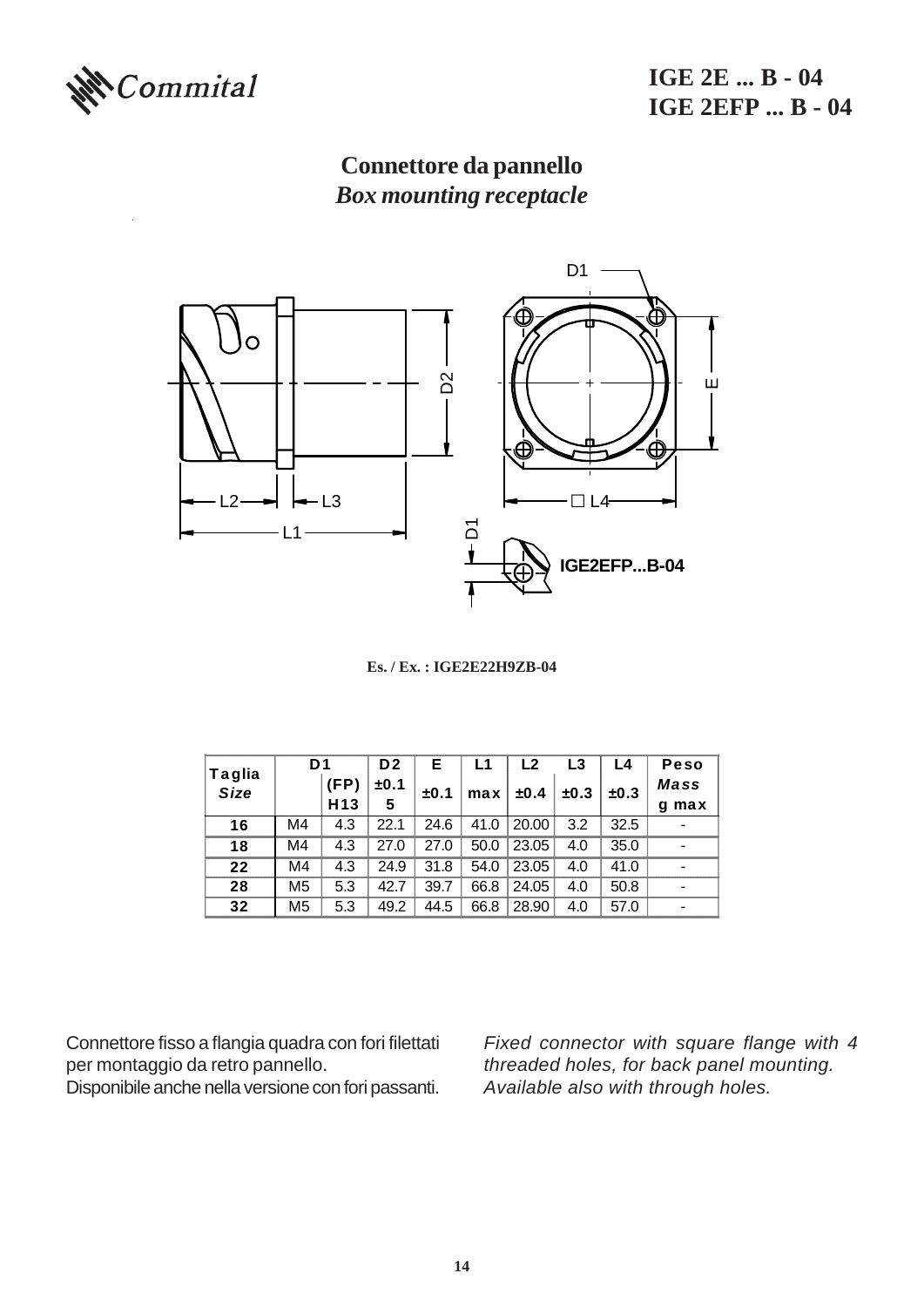

**Connettore di riposo** *Dummy receptacle*



**Es. / Ex. : ITS05-22**

| <b>Dimensione</b> | ØA     | Κ    | M      | R     |        | ØТ     |
|-------------------|--------|------|--------|-------|--------|--------|
| <b>Guscio</b>     | $+0$   | ±0.2 | $+0.2$ | ±0.1  | $+0.2$ | $+0.1$ |
| Shell size        | $-0.1$ |      | -0     |       |        | -0     |
| 16                | 27.2   | 3.3  | 14.5   | 24.60 | 32.5   | 32     |
| 18                | 30.7   |      | 19.1   | 27.00 | 35.0   | 3.2    |
| フフ                | 37.3   | 4.0  | 19.6   | 31.75 | 41 O   | 32     |
| 28                | 46.7   |      | 20.7   | 39.70 | 50.9   | ? 7    |
|                   | 53.4   |      | 22.3   | 44.45 | 57.0   |        |

Connettore di riposo.

Protegge il connettore cablato quando non utilizzato.

*Dummy receptacle.*

*Protects the plug connector when not in use.*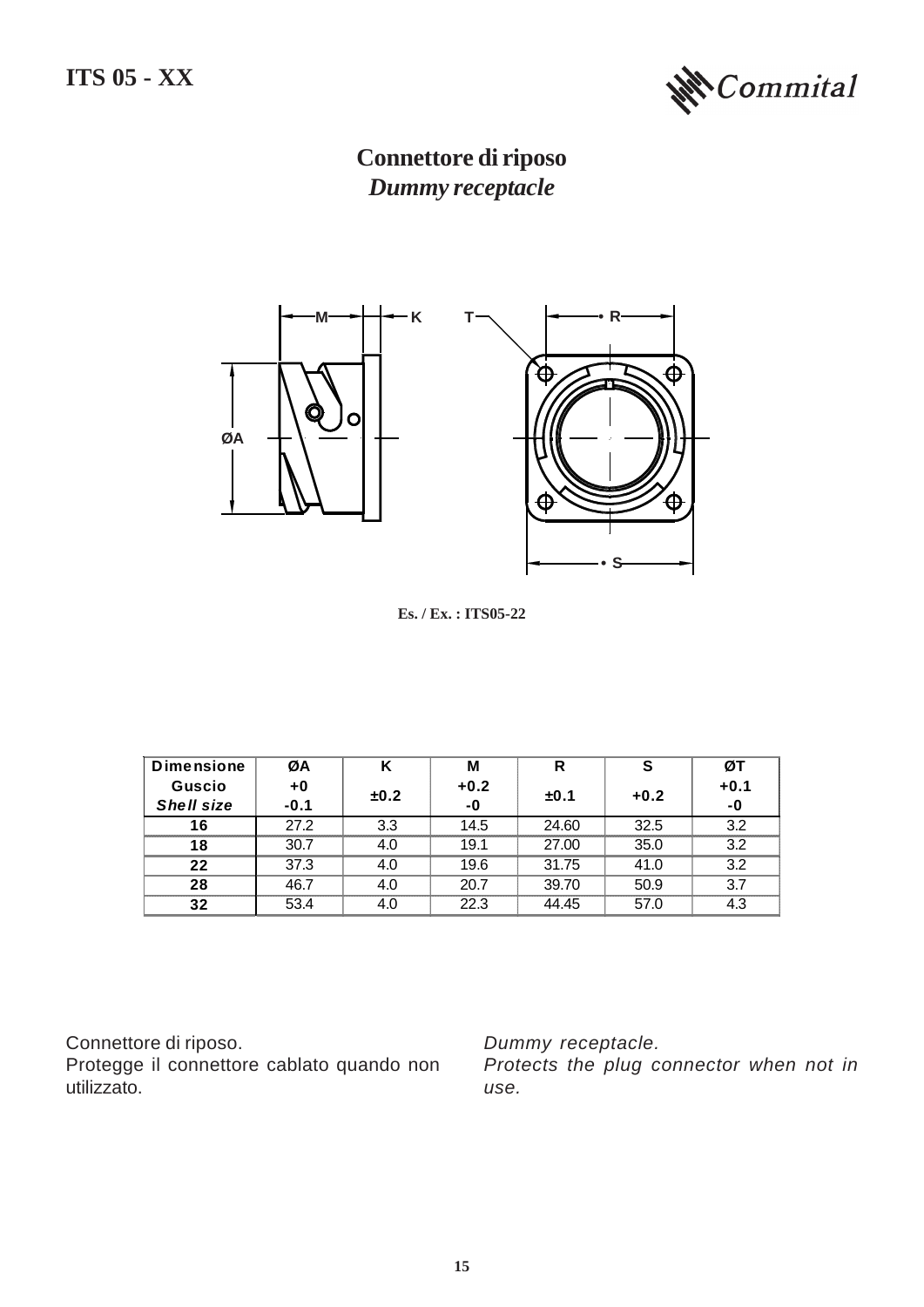

# **Tappo per connettori volanti** *Cap for plug connectors*



| Codice             | Taglia connettore     | ØA   | ØB   | C   | ØF     |      |
|--------------------|-----------------------|------|------|-----|--------|------|
| Part               | <b>Connector size</b> | Max  | ±0.1 | min | $+0.2$ | Max  |
| <b>Number</b>      |                       |      |      |     | $-0$   |      |
| <b>ITB 06T-16</b>  | 16                    | 32.5 | 274  | 123 | 4.3    | 24.0 |
| <b>IT B 06T-18</b> | 18                    | 36.4 | 30.8 | 123 | 4.3    | 33.0 |
| <b>IT B 06T-22</b> | 22                    | 43.5 | 37.4 | 138 | 4.8    | 33.0 |
| <b>IT B 06T-28</b> | 28                    | 54.0 | 46.7 | 206 | 4.8    | 33.0 |
| <b>IT B 06T-32</b> | 32                    | 60.0 | 53.4 | 206 | 5.6    | 34.2 |

Tappo metallico con catena in acciaio inox . *Metal cap with stainless steel chain.*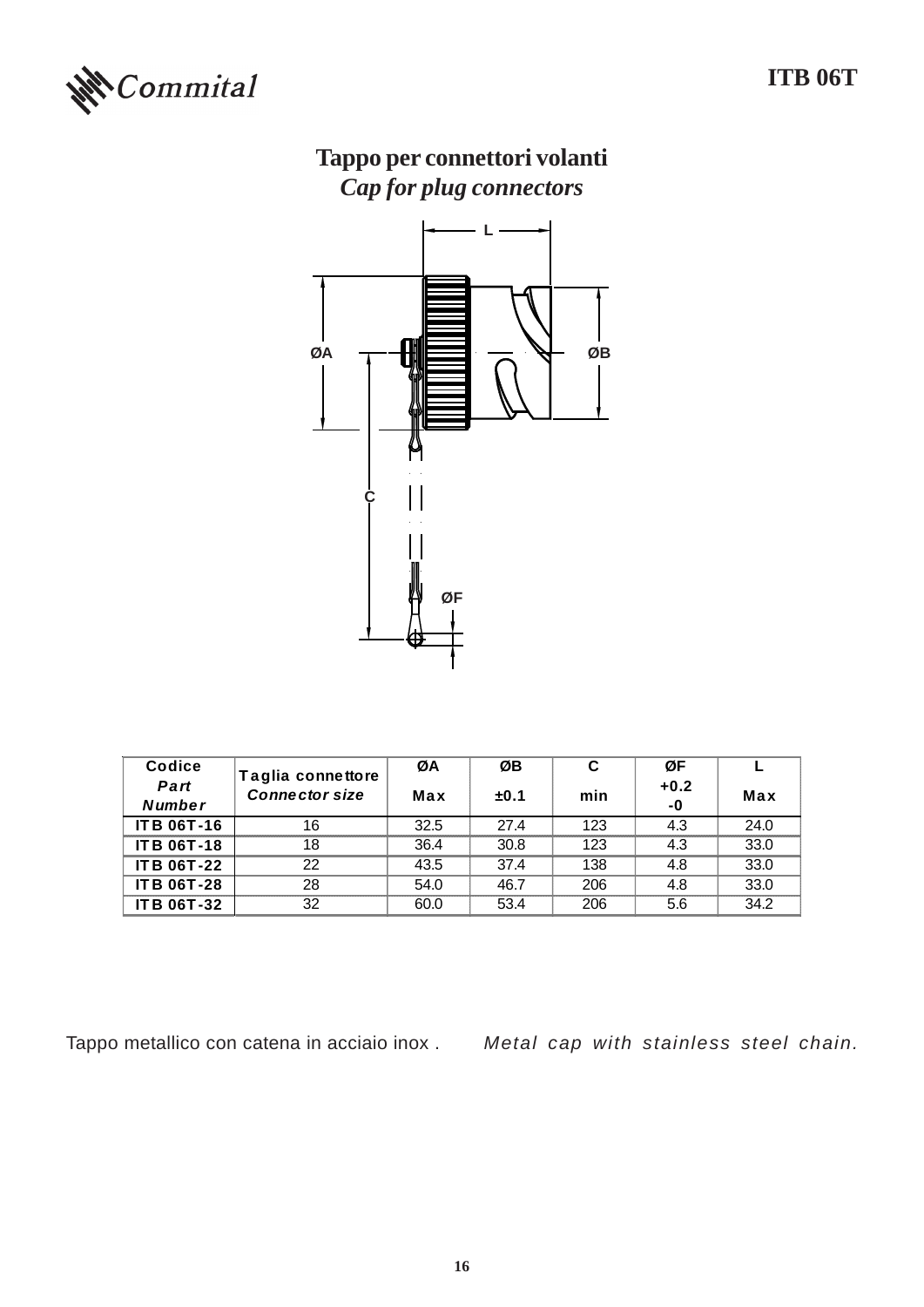

# **Tappo per connettori da pannello** *Cap for receptacle connectors*



| Codice             | Taglia connettore     | ØA   | ØB   | C   | ØF     |      |
|--------------------|-----------------------|------|------|-----|--------|------|
| Part               | <b>Connector size</b> | Max  | ±0.1 | min | $+0.2$ | Max  |
| <b>Number</b>      |                       |      |      |     | $-0$   |      |
| <b>IT B 02T-16</b> | 16                    | 32.5 | 31.6 | 108 | 4.3    | 15.5 |
| <b>IT B 02T-18</b> | 18                    | 36.4 | 35.1 | 123 | 4.3    | 21.2 |
| <b>IT B 02T-22</b> | 22                    | 43.0 | 417  | 123 | 4.3    | 21.2 |
| <b>IT B 02T-28</b> | 28                    | 53.3 | 52.0 | 206 | 5.6    | 21.2 |
| <b>IT B 02T-32</b> | 32                    | 60.0 | 58.7 | 206 | 5.6    | 21.2 |

Tappo metallico con catena in acciaio inox. *Metal cap with stainless steel chain.*